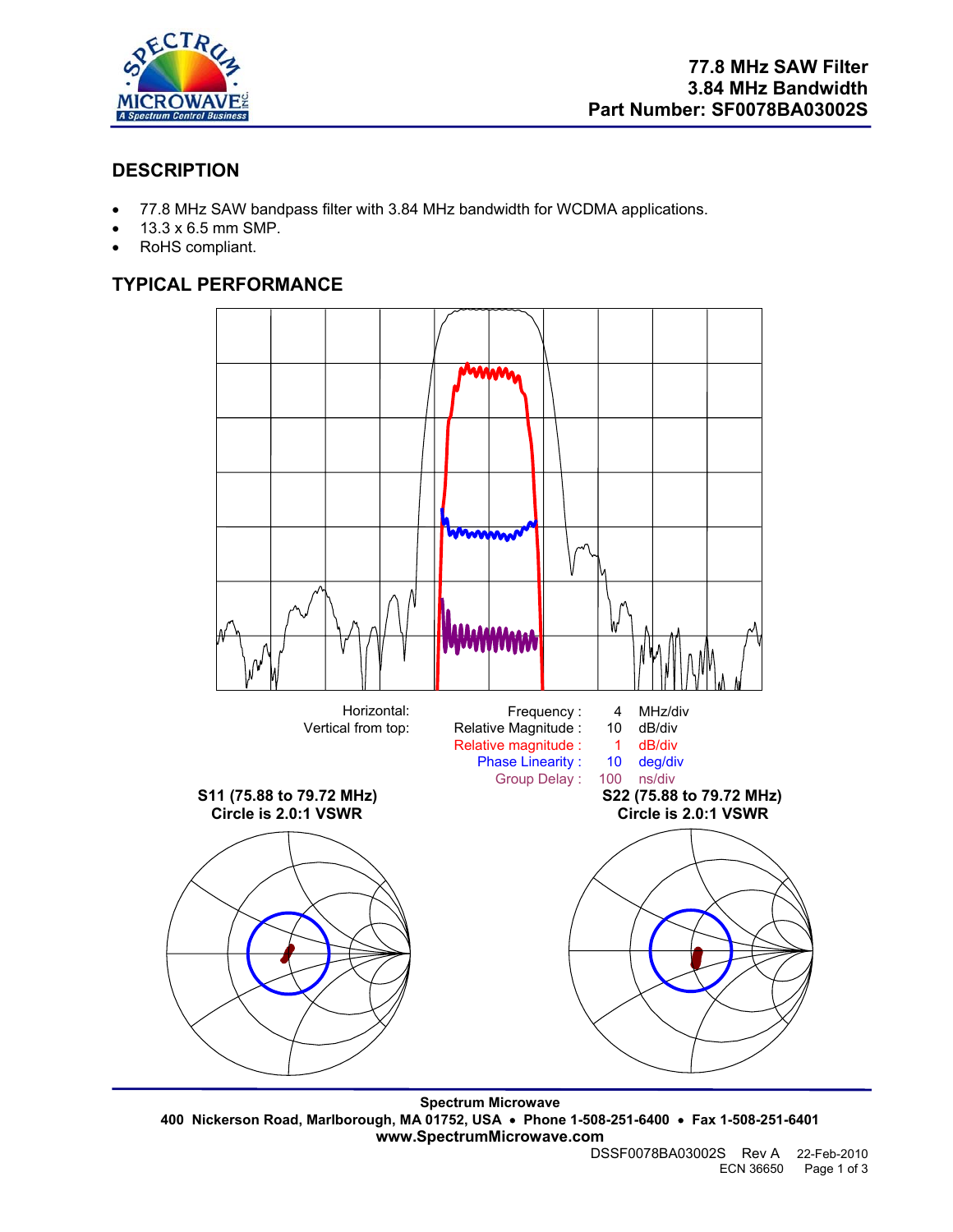

## **SPECIFICATION**

| <b>Parameter</b>                                                                                         | Min  | <b>Typ</b> | <b>Max</b> | Units        |
|----------------------------------------------------------------------------------------------------------|------|------------|------------|--------------|
| Center Frequency, Fc (fixed reference)                                                                   |      | 77.8       |            | <b>MHz</b>   |
| <b>Operating Bandwidth</b>                                                                               |      | 3.84       |            | <b>MHz</b>   |
| Insertion Loss at Fc                                                                                     |      | 12         | 15         | dВ           |
| Amplitude Ripple <sup>1</sup>                                                                            |      | 0.4        | 1          | $dB$ p-p     |
| <b>Triple Travel Response</b>                                                                            | 35   | 42         |            | dB           |
| Lower 35 dB Frequency                                                                                    | 71.5 | 72.5       |            | <b>MHz</b>   |
| Upper 35 dB Frequency                                                                                    |      | 83.0       | 84.1       | <b>MHz</b>   |
| Phase Linearity                                                                                          |      | 2.5        | 8          | deg p-p      |
| Group Delay Variation <sup>1</sup>                                                                       |      | 50         | 100        | ns p-p       |
| <b>Absolute Delay</b>                                                                                    |      | 1.06       | 1.5        | <b>us</b>    |
| Rejection $^2$ (0.3 to 7 MHz)                                                                            | 25   | 44         |            | dB           |
| (7 to 63 MHz)                                                                                            | 45   | 55         |            | dB           |
| (63 to 71.5 MHz)                                                                                         | 35   | 50         |            | dB           |
| (84.1 to 87.8 MHz)                                                                                       | 32   | 42         |            | dB           |
| (87.8 to 93 MHz)                                                                                         | 40   | 53         |            | dВ           |
| (93 to 140 MHz)                                                                                          | 45   | 57         |            | dB           |
| (140 to 170 MHz)                                                                                         | 25   | 31         |            | dB           |
| (170 to 300 MHz)                                                                                         | 45   | 60         |            | dB           |
| Input and Output VSWR at 25°C <sup>1</sup>                                                               |      | 1.5        | 2.0        | :1           |
| Source and Load Impedance                                                                                |      | 50         |            | Ω            |
| <b>Ambient Temperature</b><br>وبالقائد فالمراجع وبرابط المواصلة والقار<br>Material Angelian according to | 20   | 25         | 30         | $^{\circ}$ C |

Notes: 1. Applies over the operating bandwidth.

2. Rejection relative to passband insertion loss.

### **MAXIMUM RATINGS**

| 'Parameter'                        | Min   | Max   | Units               |
|------------------------------------|-------|-------|---------------------|
| Storage Temperature Range          | -40   | 95    | $\sim$              |
| <b>Operating Temperature Range</b> | $-10$ | 85    | $\hat{\phantom{a}}$ |
| <b>Operating Input Power Level</b> |       | $-10$ | dBm                 |
| Input Power Level without Damage   |       | $+17$ | dBm                 |

## **MATCHING CIRCUIT**



Notes:

1. Recommend use of +/- 2% tolerance components. Minimum Q=40.

2. Component values are for reference only and may change depending on board layout.

#### **Spectrum Microwave**

**400 Nickerson Road, Marlborough, MA 01752, USA** • **Phone 1-508-251-6400** • **Fax 1-508-251-6401 www.SpectrumMicrowave.com**